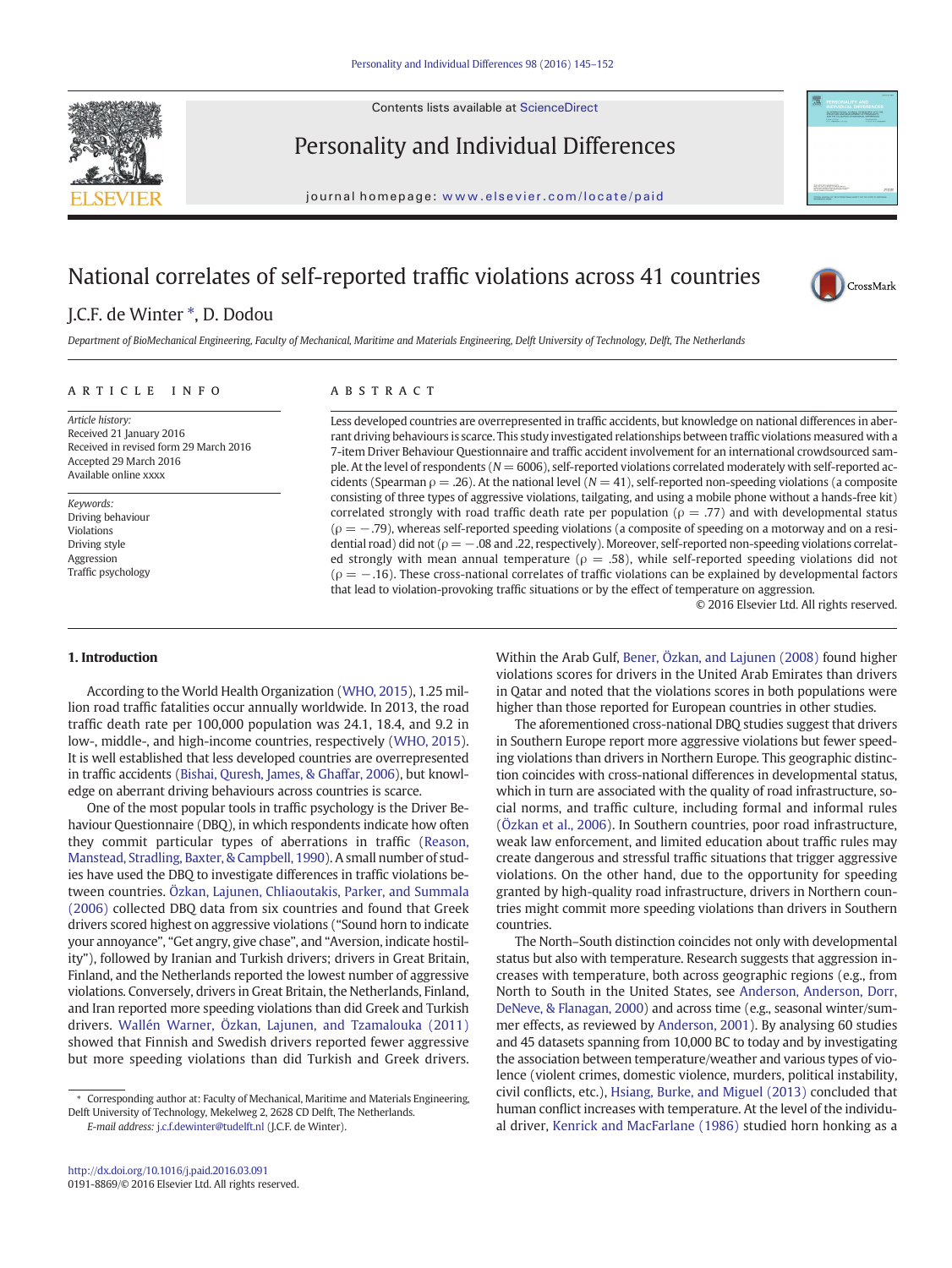result of a 12-s stall of a car in front of a green light over a four-month spring/summer period in Arizona, and found a significant correlation of .34 between ambient temperature and a composite variable of the number of honks and the latency to honking. Temperature also seems to be associated with economic productivity, although it is uncertain whether the association is linear [\(Horowitz, 2009\)](#page--1-0) or non-linear (see [Burke, Hsiang, & Miguel, 2015](#page--1-0), suggesting that economic production peaks at 13 °C). It remains to be investigated to what extent a country's climate is associated with traffic violations.

In addition to developmental status and temperature, several studies have found small differences in personality (e.g., extraversion) across Northern-Southern and Western-Eastern axes (e.g., [Eysenck &](#page--1-0) [Chan, 1982; Furnham & Cheng, 1999; Lynn & Hampson, 1975;](#page--1-0) [Schmitt, Allik, McCrae, & Benet-Martínez, 2007](#page--1-0)). However, researchers have questioned the validity of cross-national self-reported personality scores, for the reason that respondents tend to compare themselves with implicit standards from their culture (e.g., [Heine, Buchtel, &](#page--1-0) [Norenzayan, 2008\)](#page--1-0). One possible way to circumvent this methodological issue may be to ask respondents about their behaviours instead of their personal characteristics. For example, as part of the International Test of Risk Attitudes (INTRA), [Wang, Rieger, and Hens \(2009, 2016\)](#page--1-0) asked respondents from 52 countries what they would prefer: "A payment of \$3400 this month" or "A payment of \$3800 next month". Large national differences were observed, with the percentage of participants choosing the second answer correlating strongly (about .6) with GDP per capita and measures of education enrolment and quality. These correlations may be a direct effect of wealth on temporal discounting (e.g., [Becker & Mulligan, 1997](#page--1-0)) or may reflect national differences in self-control and risk taking.

Similarly, in the present paper, we did not ask respondents about their personality, but we asked them how often they engage in violating behaviours in traffic by means of the DBQ. The aim of this paper was to investigate the relationships between self-reported violations, accident statistics, mean temperature, and the developmental status of a country. We define developmental status in terms of income per capita, life expectancy/median age, and education—the same types of variables that define the Human Development Index. Considering that the most cross-national study on traffic violations so far included six countries, this paper expands the DBQ literature by including a large number of countries around the globe, with large differences in developmental status, temperature, and traffic accidents.

### 2. Methods

This paper makes use of four surveys conducted via the crowdsourcing platform CrowdFlower (Table 1). Survey 1 contained 16 questions, including items on self-reported violations (by means of a 7 item DBQ introduced by [De Winter, 2013\)](#page--1-0) and the number of accidents in the last 3 years, and aimed to investigate violations-accidents correlations at the individual and national levels [\(De Winter, Kyriakidis, Dodou](#page--1-0) [& Happee, 2015\)](#page--1-0). Survey 2 consisted of 31 questions and investigated the public opinion on auditory displays at various levels of automated driving [\(Bazilinskyy & De Winter, 2015](#page--1-0)). Survey 3 contained 67 questions and investigated the public opinion on auditory, vibrotactile, and visual displays for automated driving applications [\(Bazilinskyy, Petermeijer,](#page--1-0) Petrovych, Dodou, & De Winter, submitted for publication). Similar to Survey 1, Surveys 2 and 3 included a question on the number of accidents in the last 3 years, and the same DBQ items as in Survey 1. Survey 4 (data not published before) contained the same questions as Survey 1, but with the response options in reverse order, except for the question about accident involvement.

The following variables were common in the four surveys and were included in the current synthesis: gender, age, driving frequency in the last 12 months, mileage in the last 12 months, number of accidents in the last 3 years, violations as measured by the 7-item DBQ [\(De Winter,](#page--1-0) [2013](#page--1-0)), the respondent's country, and survey completion time [\(Table 2\)](#page--1-0). For respondents who participated in more than one of the four surveys, only their first survey was included.

The survey completion time, the annual mileage, and the DBQ scores (seven items and their mean) were rank transformed per survey (average rank for ties) and subsequently divided by the number of respondents in the survey. Next, at the level of respondents, correlations were calculated between: (1) gender, (2) age, (3) driving frequency, (4) annual mileage, (5) the number of accidents in the last 3 years, (6)–(13) the DBQ scores, and (14) survey completion time. At the national level, correlations were calculated between: (1) the respondents' mean gender (1 = female, 2 = male), (2) the respondents' mean age, (3) the respondents' mean driving frequency, (4) the respondents' mean annual mileage, (5) the respondents' mean number of accidents in the last 3 years, (6)–(13) the respondents' mean DBQ scores, (14) the respondents' mean survey completion time, (15) road traffic death rate per 100,000 population in 2013 (AccPopul) ([WHO, 2015\)](#page--1-0), (16) road traffic death rate per 100,000 registered vehicles in 2013 (AccVehic) ([WHO, 2015\)](#page--1-0), (17) GDP per capita in 2013 (GDPcap) [\(World Bank, 2015](#page--1-0)), (18) national performance in educational tests ("adjusted all cognitive ability sum"; [Rindermann, 2007](#page--1-0)), (19) life expectancy in 2013 ([World Bank, 2015](#page--1-0)), (20) motor vehicle density (cars, buses, and freight vehicles, but not two-wheelers, per 1000 people) averaged over the years 2003–2010 ([World Bank, 2015](#page--1-0)), (21) median age in 2014 [\(Central Intelligence Agency, 2015\)](#page--1-0), and (22) mean annual temperature for 1961–1990 ([World Bank, 2011\)](#page--1-0). All reported correlations are Spearman rank-order correlations  $(\rho)$ , which is the equivalent of the Pearson product–moment correlation after rank transformation ([Conover & Iman, 1981](#page--1-0)).

At the national level, a principal component analysis was conducted on the seven violations items as well as on the developmental status variables. Correlations were calculated between the violations component scores, on the one hand, and accident statistics, the developmental status component score, gender, age, and mean annual temperature, on the other. In order to investigate whether age and gender are confounders of the association between violations and accidents, a linear regression was conducted for predicting road traffic death rates per population and per registered vehicle, with the violations components, age, and gender as predictor variables.

#### Table 1

Overview of the four surveys.

|                                   | Survey 1                                          | Survey 2                                                  | Survey 3                                          | Survey 4                                                  |
|-----------------------------------|---------------------------------------------------|-----------------------------------------------------------|---------------------------------------------------|-----------------------------------------------------------|
| Data collection period            | June 16, 2014 16:57 to<br>June 17, 2014 13:36 GMT | September 2, 2014 13:03 to<br>September 2, 2014 17:56 GMT | March 31, 2015 14:01<br>to April 1, 2015 4:49 GMT | December 24, 2015 10:01<br>to December 27, 2015 23:30 GMT |
| All respondents                   | 1854                                              | 2000                                                      | 3000                                              | 3250                                                      |
| Respondents included <sup>a</sup> | 1428                                              | 999                                                       | 1452                                              | 2127                                                      |
| Countries included                | 86                                                | 88                                                        | 91                                                | 87                                                        |

<sup>a</sup> Reasons for exclusion: (1) answering "No" to a question about whether the respondent read and understood the survey instructions, (2) reporting an age younger than 18 (thereby not adhering to the survey instructions), (3) reporting an age older than 110 years, (4) not responding or selecting "No response" in one or more multiple choice questions, (5) reporting to never have driven or drove 0 km in the last 12 months, (6) country not identified by CrowdFlower, and (7) filling out the same survey multiple times via the same IP address. The fastest 5% of the respondents per survey was also excluded (see [De Winter & Hancock, 2015,](#page--1-0) who found that in their CrowdFlower survey, the fastest 4% provided relatively inaccurate responses). For Survey 3, respondents who gave a wrong answer to one or more of five questions in which they had to recognize a sound (e.g., beep, horn) were excluded as well.